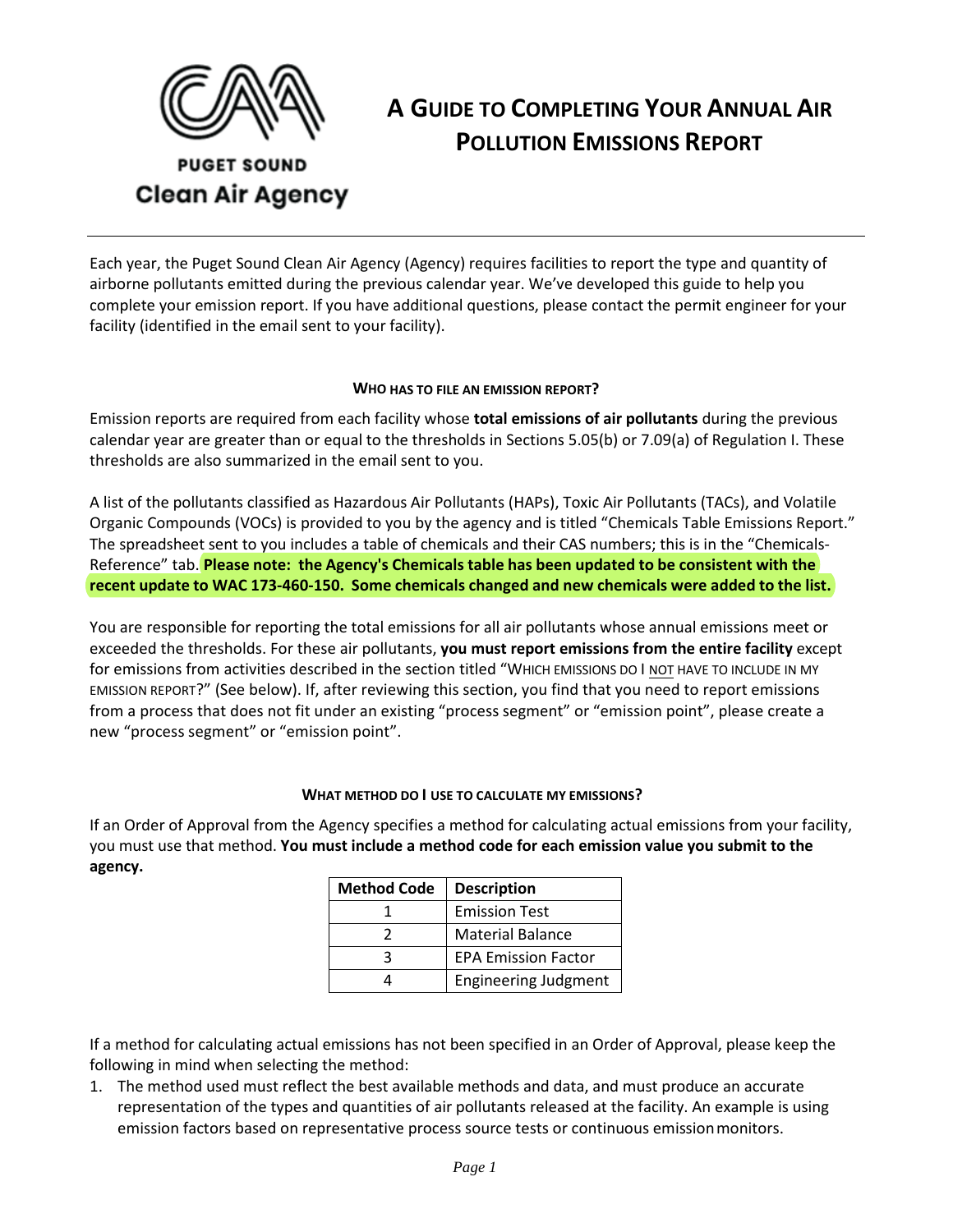- 2. The method used must reflect "full disclosure" about all aspects of the applicable emitting process. In other words, no portion of the process may be omitted from the calculation and the calculation must reflect actual operating characteristics of the process andmaterials.
- 3. Standard calculations for mass balance, emission factor application, and engineering calculations and models must comply with the following requirements:
	- (i) Mass balance calculations must account for all routes of consumption, losses, and all accumulations sufficiently to characterize air pollutant releases. Mass balance calculations are acceptable when no adequate emission factors are available or when a more accurate estimate will be obtained by using a mass balance than by using available emission factors.
	- (ii) Proposed emission factors must have been generated under similar conditions for similar facilities or equipment as those to which the emission factors will be applied, to the extent technologically feasible. For purposes of this section, if EPA has published an emission factor for an air pollutant that is applicable to the emitting process at your facility, and if you use published emissions factors to estimate the emissions at your facility, you must use the most recently published emission factor in your estimates. You will need to quantify the effects of all air pollution control equipment or process conditions that are adjusted to control air emissions for each air pollutant affected by the equipment or conditions. Make sure you have sufficient documentation to justify the control's effectiveness under actual operating conditions.
	- (iii) Engineering calculations and emission estimation models must be based on sufficient data about the emission characteristics of the specific air pollutant at all relevantconditions.
- 4. EPA, with input and sponsorship from industry, has developed preferred and alternative methods for estimating emissions from several categories of emission sources.

The Emission Inventory Improvement Program (EIIP) website includes information for sources like:

- Boilers
- Hot Mix Asphalt Plants
- Equipment Leaks
- Wastewater Collection and Treatment
- Semiconductors
- Surface Coating Operations
- Paint and Ink Manufacturing
- Secondary Metal Processing
- Oil and Gas Field Production and Processing
- Plastics Products Manufacturing
- Stone Mining and Quarrying Operations
- Printing, Packaging, and Graphic ArtsOperations
- Chemical Manufacturing

EIIP methods are recommended to standardize emission calculations nationwide. If you are unable to obtain these documents, you may contact the engineer assigned to you (identified in the email sent to your facility).

### **HOW DETAILED DO MY REPORTS OF AIR EMISSIONS HAVE TO BE?**

For air pollutants that exceed the thresholds discussed earlier, you must report how much of each air pollutant you emitted (in pounds) from each process segment.

If your facility emits a pollutant that is not specifically listed by name, please use the applicable catch-all classification (e.g., "other HAP", "other VOC") listed in the table to ensure that all emissions are accounted for.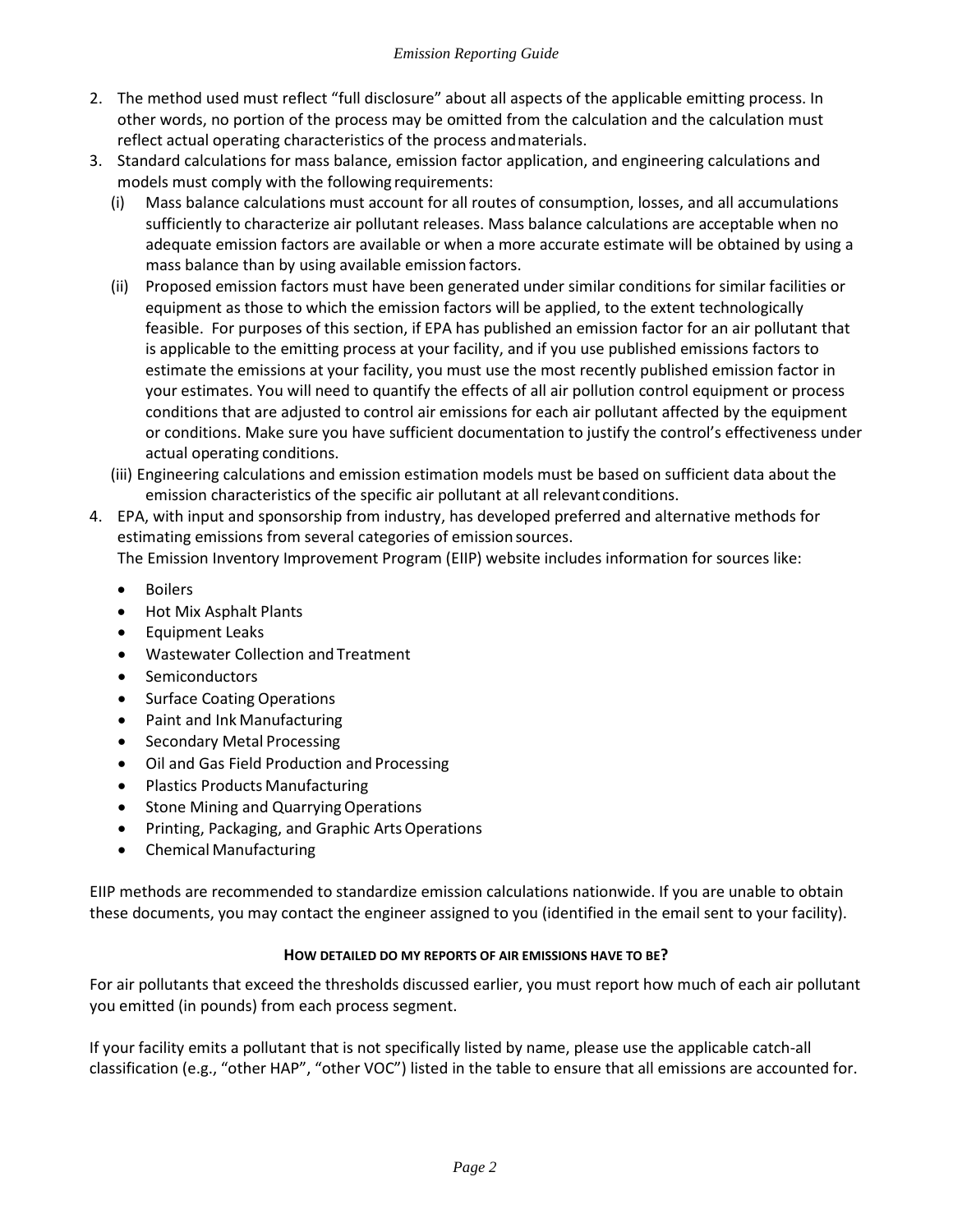#### *Emission Reporting Guide*

To assist you in preparing this year's emission report, the Agency provides the pollutants reported in the previous year for your facility. You are responsible for reporting emissions of **all air pollutants that exceed the emission reporting thresholds**, **even those that were not reported previously**. For example:

An existing facility begins operating a boiler. Prior to the installation of the boiler, the facility did not report NOx or CO emissions because these emissions did not exceed the reporting thresholds. However, after the installing of the boiler, emissions of NOx and CO do exceed the thresholds. The facility is now responsible for reporting NOx and CO emissions even though NOx and CO were not reported in the past.

## **WHAT IS A "PROCESS SEGMENT" OR AN "EMISSION POINT"?**

Emission points and process segments are a way of grouping emissions for similar units. A single "emission point" may have several process segments. One example of this is emissions from natural gas and oil combustion from boilers at a facility. In this case the "emission point" is the group of boilers that burn these two fuels. Process segment 1 includes the emissions from natural gas combustion and process segment 2 includes the emissions from diesel combustion.

Your emission report provides details about each emission point and process segment. If you have a piece of equipment or activity that requires reporting but does not fit under an existing process segment or emission point, **please create a new process segment or emission point**.

## **WHAT IS A "PROCESS QUANTITY"?**

The process quantity listed on your emission report for each emission point/process segment is the amount of raw material used, or the activity level (such as hours per year), associated with that segment for the calendar year. For a surface coating operation, it may be the gallons of topcoat applied. For a boiler, it may be cubic feet of gas used. The data you provided last year is included for reference.

Please **check the units** used for reporting process quantities. Using incorrect units is a common error and causes confusion when process data is used in later calculations. One common error is the use of "M" to signify 1000, in units like Mgal of coating usage. If you choose to use the unit "Mgal", please make sure that you correctly convert the units. For example, 20,000 gal is equal to 20 Mgal.

### **HOW DO I REPORT MIXTURES OR CATEGORIES OF POLLUTANTS?**

If your facility has emissions from any mixture or substance group, **report the emissions of the components by their individual CAS numbers**. The best sources for these component ingredients are Material Safety Data Sheets (MSDSs) or technical support documents from manufacturers. For example, cellosolve (CAS #110-80-5) or methyl cellosolve (CAS #109-86-4) should be listed by their individual CAS numbers and not by their category of glycol ethers. If your facility has emissions of any **metal compounds**, report your total emissions of the compound using the identification number provided in the spreadsheet sent to you or refer to the List of Chemicals on our website.

### **HOW DO I REPORT EMISSIONS OF A NEW AIR POLLUTANT?**

If an emission point/process segment is emitting an air pollutant that you have not previously reported, record the pollutant's CAS number and chemical name and the quantity of emissions on the blank lines provided for that point/segment. If you need more space, add new lines to the spreadsheet or, if submitting a written form, attach additional pages and list the applicable emission point/process segment, a description of the pollutant, and its quantities. If emissions do not fit under an existing point/segment, please create a new point/segment.